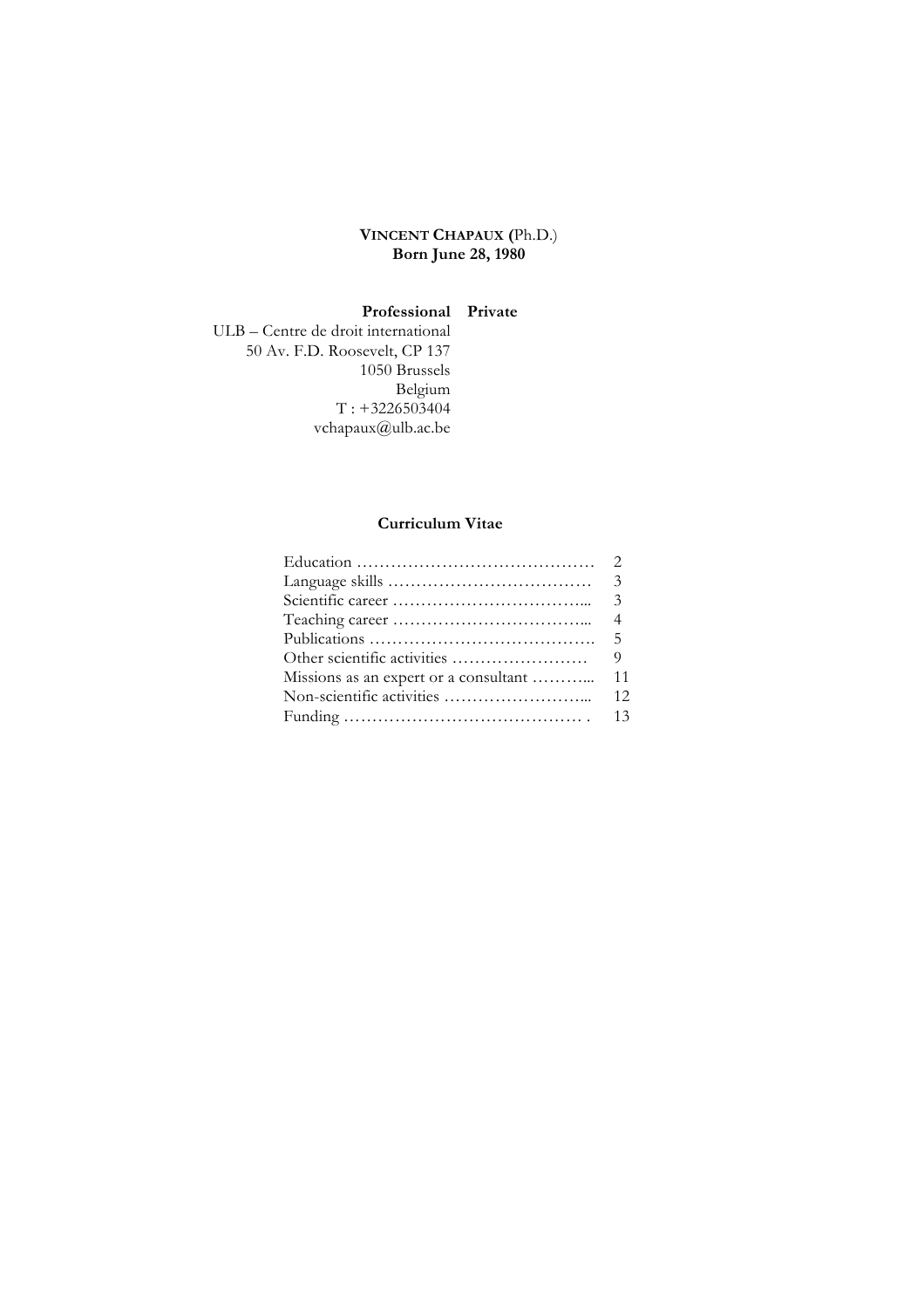# **I. EDUCATION**

| 2011 | Ph.D. in Social and Political<br>Science                           | Université libre de<br><b>Bruxelles</b> | N.A             |
|------|--------------------------------------------------------------------|-----------------------------------------|-----------------|
| 2007 | Master of Advanced Studies in<br>Political Science                 | Université libre de<br><b>Bruxelles</b> | Magna Cum Laude |
| 2004 | LL.M. in International Law                                         | Université libre de<br><b>Bruxelles</b> | Magna Cum Laude |
| 2002 | Master in Political Science<br>(International relations)<br>Year 1 | Université libre de<br><b>Bruxelles</b> | Magna Cum Laude |
| 2001 | Master in Political Science<br>(International relations)<br>Year 2 | Université libre de<br><b>Bruxelles</b> | Cum Laude       |
| 2000 | Bachelor in Social and Political<br>Science<br>Year 2              | Université de<br>Namur                  | Cum Laude       |
| 1999 | Bachelor in Social and Political<br>Science<br>Year 1              | Université de<br>Namur                  | Cum Laude       |

Doctoral thesis « Dominer par les idées. Étude de la notion de *Failed State* » "How to rule with ideas – Study of the Failed State Notion" February 10, 2011 Director : Barbara Delcourt Jury : Pierre Klein Véronique Dimier Christian Olson Christopher Bickerton (Cambridge)

> Master of advanced studies thesis "The social construction of Somalia's inability"

Master thesis "The influence of NGO's in international decision making"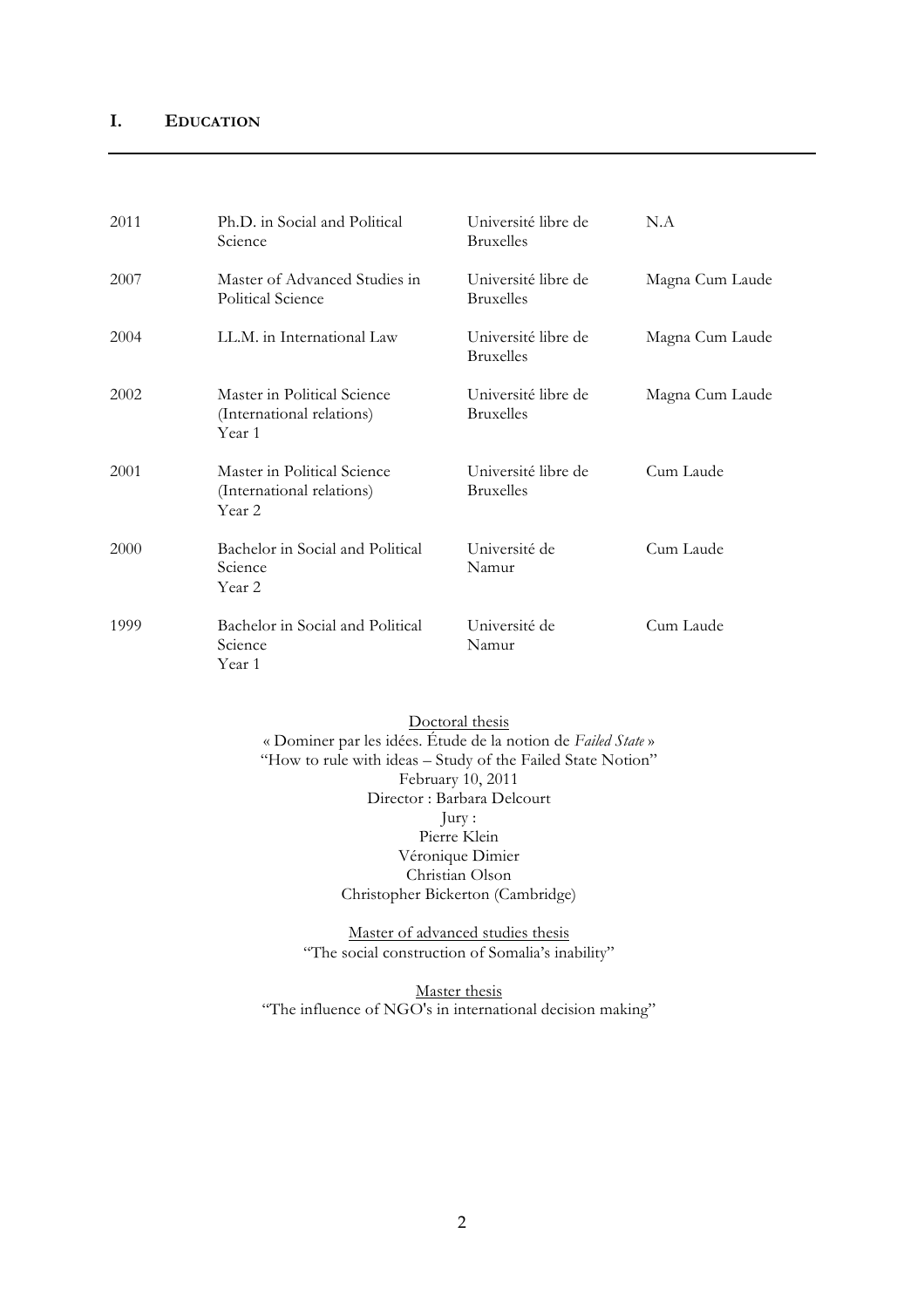# **II. LANGUAGE SKILLS**

| French  | Native proficiency                                                                                                                                                                                                                                              |
|---------|-----------------------------------------------------------------------------------------------------------------------------------------------------------------------------------------------------------------------------------------------------------------|
| English | Full professional proficiency - Ability to read, write, comprehend<br>and speak fluently and accurately. Various writings published in<br>English. A year spent in New York in an English speaking<br>professional environment                                  |
| Spanish | Full professional proficiency - Ability to read, write, comprehend<br>and speak fluently and accurately. Various writings published in<br>Spanish. A year spent in South America (2002-2003). Numerous<br>professional meetings in Spanish in the last 10 years |
| Italian | Conversant - Ability to handle a variety of basic communicative<br>tasks and social situations. Good ability to read                                                                                                                                            |
| German  | Basic Knowledge - Studied for 11 years but only practiced<br>occasionally.                                                                                                                                                                                      |

# **III. SCIENTIFIC CAREER**

| $01/2014$ - Present | Lecturer in International Law (Université Libre de Bruxelles) (50%)                                                                                                                                         |
|---------------------|-------------------------------------------------------------------------------------------------------------------------------------------------------------------------------------------------------------|
| $07/2013 - 12/2013$ | <b>Research fellow</b> - Centre d'études du droit international et de la mondialisation<br>(CEDIM), Université du Québec à Montréal (UQAM) - Research stay funded by<br>the Fonds Québécois de la recherche |
| $08/2012 - 07/2013$ | <b>Fulbright Visiting Scholar</b> at the Institute for International Law and Justice –<br>New York University School of Law under the supervision of Robert Howse.                                          |
| $09/2011 - 09/2012$ | <b>Postdoctoral research fellow</b> in international law and international relations<br>(ULB)                                                                                                               |
| $09/2004 - 08/2011$ | Assistant Lecturer in international law and international relations (ULB)                                                                                                                                   |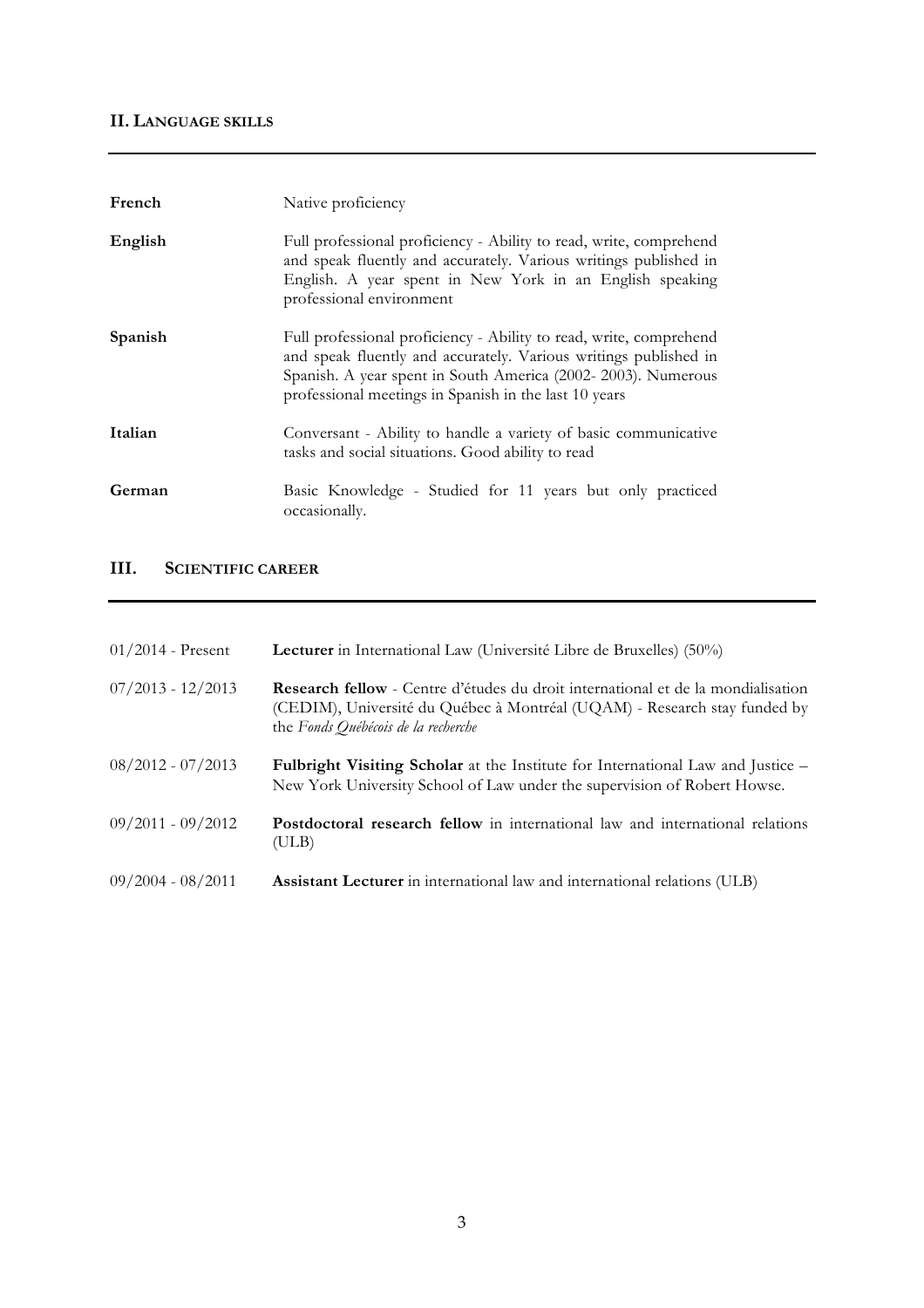# **IV. TEACHING CAREER**

### **As a lecturer**

| 2014-2015                | International dispute settlement (4 ECTS)                                                                         | LLM in<br>International<br>Law<br>Law Faculty<br><b>ULB</b> |
|--------------------------|-------------------------------------------------------------------------------------------------------------------|-------------------------------------------------------------|
| 2014-2015<br>2013-2014   | General Theory of Public International Law (5 ECTS)                                                               | LLM in<br>International<br>Law<br>Law Faculty<br><b>ULB</b> |
| As an invited lecturer   |                                                                                                                   |                                                             |
| 2012                     | "What is constructivism" in Introduction to the Theory of Political<br>Science (E. Van Haute - J.B. Pilet)        | Master in<br>Political Science<br><b>ULB</b>                |
| As an assistant lecturer |                                                                                                                   |                                                             |
| 2012 and 2013            | Coaching of students taking part in the National Model United<br>Nations (New York)                               | Master in<br>Political Science<br><b>ULB</b>                |
| 2004 to 2010             | International litigation<br>(F. Dubuisson)                                                                        | LLM in<br>International<br>Law<br>Law Faculty<br><b>ULB</b> |
| 2004 to 2010             | Introduction to Law (including sociological aspects)<br>(O. Corten - A. Schaus)                                   | Faculty of<br>Political Science<br><b>ULB</b>               |
| 2006 to 2010             | History of International Relations<br>(B. Delcourt)                                                               | Faculty of<br>Political Science<br>ULB                      |
| 2004 to 2008             | Research Methodology in International Law<br>(O. Corten)                                                          | LLM in<br>International<br>Law<br>Law Faculty<br><b>ULB</b> |
| 2007                     | Coaching of students taking part in the Concours Rousseau (moot court<br>competition in public international law) | LLM in<br>International<br>Law<br>Law Faculty<br>ULB        |
| 2007                     | Society and institutions of Belgium<br>(S. Jaumain)                                                               | Faculty of<br>Political Science                             |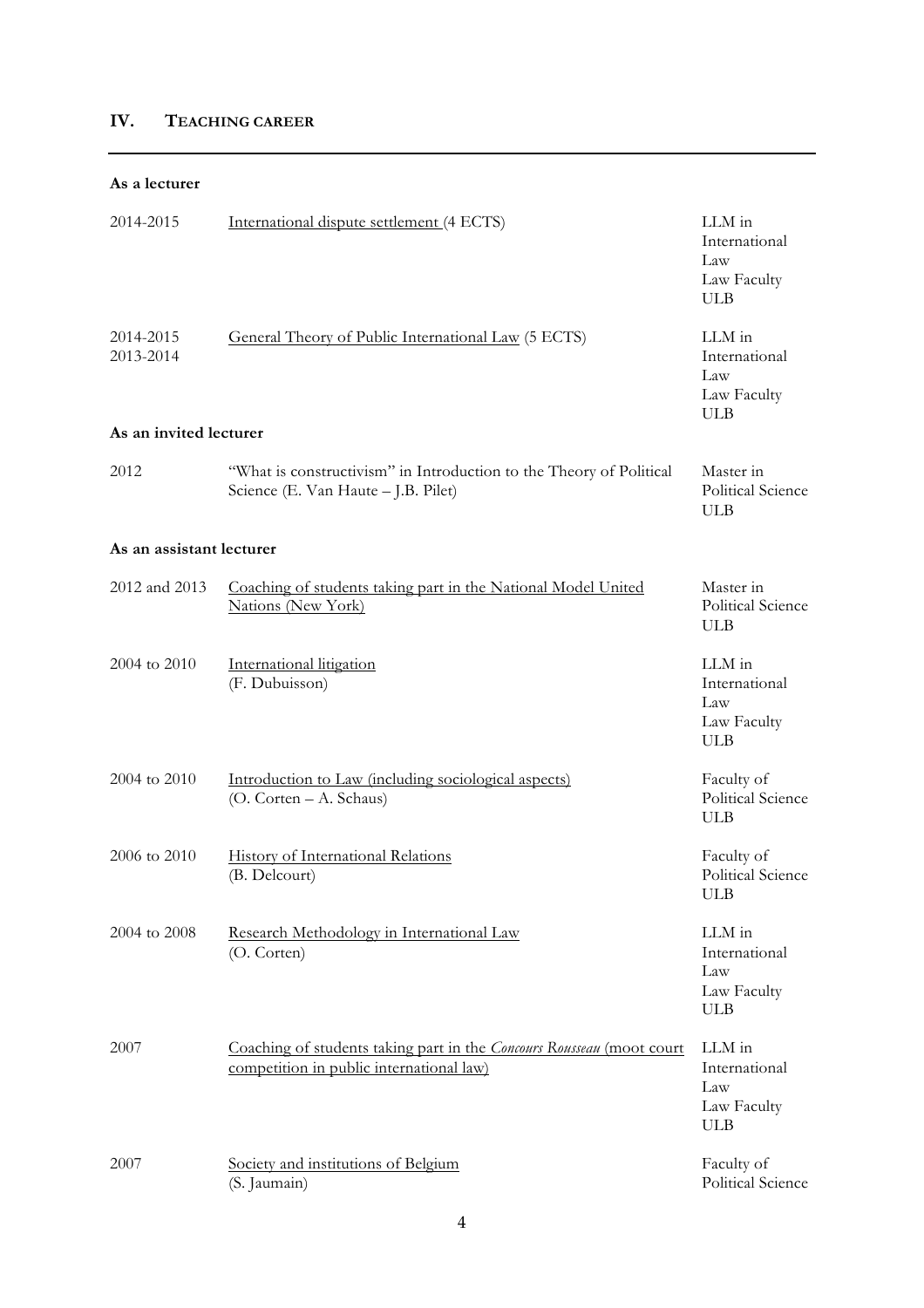ULB

2004 to 2007 Critical History (A. Morelli)

Law Faculty and Faculty of Political Science ULB

## **Assessment of Master Thesis**

## **ULB (Director)**

Eli Slavcheva, « CSDP, old practices and new challenges in the context of the New Wars Paradigm. The cases of Kosovo and Libya » - June 2014.

Henaut, Victoria, " The new European Asylum System", June 2014.

#### **Université du Québec à Montréal (Assessor)**

Mathieu Cousineau-Degarie (LL.M.), « L'influence de la doctrine américaine sur le développement du droit international de 1968 à 1989 » - May 2013

# **V. PUBLICATIONS**

### **Books**

- 1. CHAPAUX, VINCENT, "How to rule with ideas. Study of the Failed State narrative", forthcoming.
- 2. CHAPAUX, VINCENT (DIR.), *Sahara occidental. existe-t-il des recours judiciaires pour les peuples sous domination étrangère ?/Western Sahara ; which legal remedies for peoples under foreign domination ?*, Bruxelles, Bruylant , 2010, 138 P.
- 3. CHAPAUX, Vincent, ARTS, Karin, PINTO LEITE Pedro (éd.), *Le droit international et la question du Sahara occidental*, Porto, IPJET, 2009, 352 p.
- 4. CHAPAUX, Vincent, PIERET, Julien, SCHAUS, Annemie (éd.), *Cinquante ans d'application de la convention européenne des droits de l'Homme en Belgique. Entre ombres et lumières*, Bruxelles, Bruylant, 2008, 426 p.

### **Chapters**

- 1. « Les rapports inter-espèces dans les films de science-fiction et dans le droit international terrien », *in* CORTEN, Olivier, DUBUISSON, François, *Du droit international au cinéma présentations et représentations du droit international dans les films et les séries télévisées*, forthcoming.
- 2. « Sahara occidental : le rôle de la monarchie dans la construction de l'opinion publique marocaine », in VERICEL, Denis, *L'autre côté du mur*, Paris, L'Harmattan, forthcoming.
- 3. « Statocentrisme » in MBONGO, Pascal, *Le dictionnaire de l'Etat*, Paris, Berger-Levrault, 2014, pp. 868 à 874 (with Julien Pieret).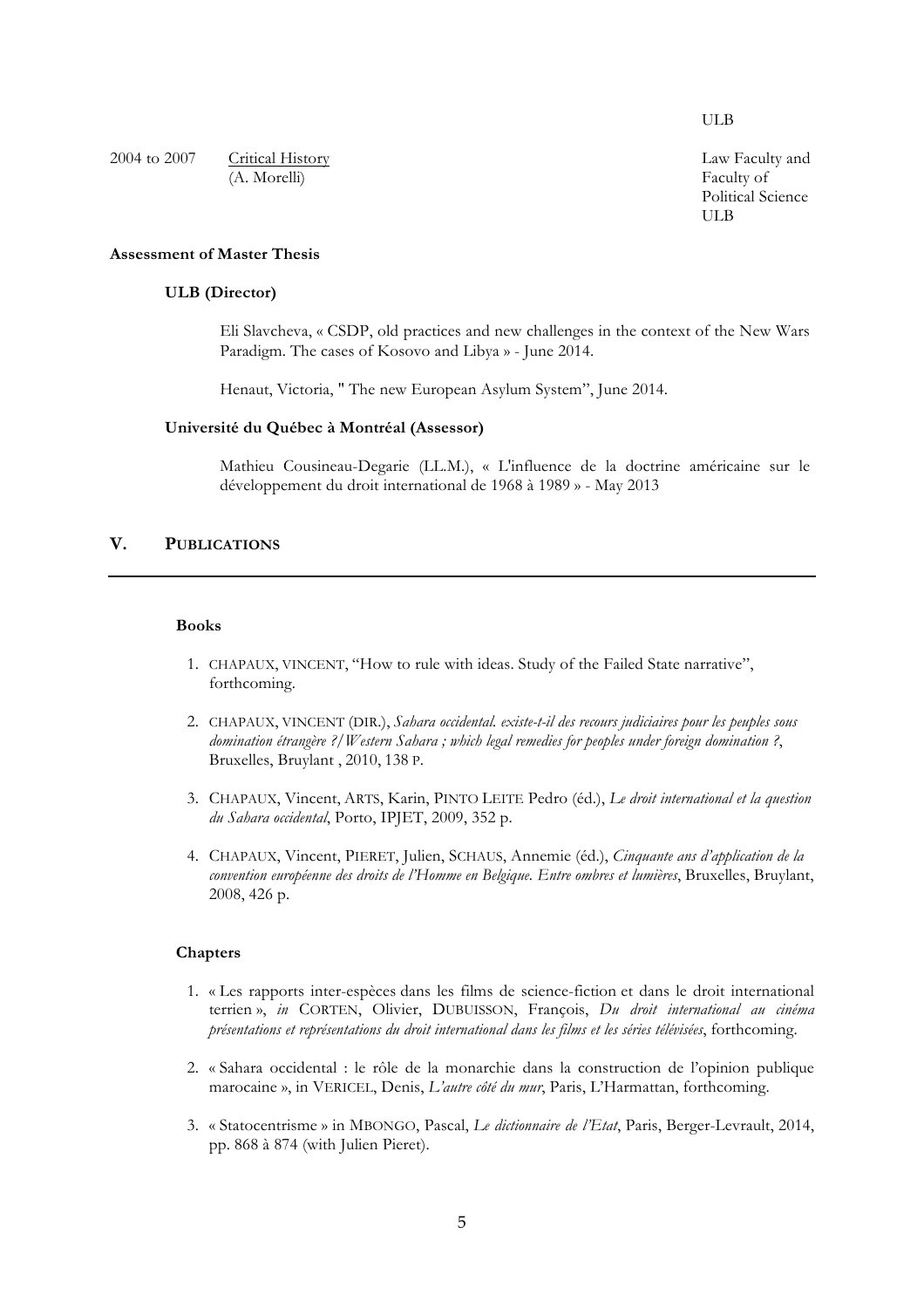- 4. « État voyou », in Mbongo, Pascal, *Le dictionnaire de l'Etat*, Paris, Berger-Levrault, 2014, p. 41.
- 5. « Pour une relativisation de la rupture entre approches étasuniennes et françaises du droit international", *in* BACHAND, Rémi (dir), *Théories critiques et droit international*, Bruxelles, Bruylant, 2013, pp. 93 à 112.
- 6. « Somalia, (no) intervención y la noción de Estado fallido », in GARCIANDIA GARMENDIA, Rosana, *Somalia: Fragilidad y perspectivas de futuro*, Murcia, Ediciones de la Universidad de Murcia, 2013.
- 7. « Commentary of articles 54 et 55 », *in* CORTEN, Olivier, KLEIN, Pierre (éd.), *The Vienna Conventions on the Law of Treaties. A Commentary Article by Article*, Oxford, Oxford University Press, 2011, pp. 1236 à 1250.
- 8. « Le Sahara occidental, 35 ans après l'avis de la Cour internationale de Justice » *in*  CHAPAUX, Vincent (dir.), *Sahara occidental. Existe-t-il des recours judiciaires pour les peuples sous domination étrangère ?/Western Sahara. Which Legal Remedies for peoples under foreign domination ?*, Bruxelles, Bruylant , 2010, pp. 9 à 14.
- 9. « La question de l'accord de pêche conclu entre les Communautés Européennes et le Maroc », *in* CHAPAUX, Vincent, ARTS, Karin, PINTO LEITE Pedro (éd), *Le droit international et la question du Sahara occidental*, Porto, IPJET, 2009, pp. 217 à 237 (traduction de la contribution n°12, *infra*).
- 10.« Commentaire de l'article 61 de la Charte des Nations Unies », La pratique des Organes des Nations Unies, New York, Nations Unies, 2008 (en collaboration avec Anne LAGERWALL et Vaios KOUTROULIS), disponible sur http://www.un.org/law/repertory/french.html (20/12/10).
- 11.« L'effet curatif de la Convention européenne des droits de l'homme sur le Politique : Strasbourg et après ? », in CHAPAUX, Vincent, PIERET, Julien, SCHAUS, Annemie, *Cinquante ans d'application de la convention européenne des droits de l'Homme en Belgique. Entre ombres et lumières*, Bruxelles, Bruylant, 2008, pp. 43 à 78.
- 12.« La réforme des Nations Unies et consolidation de la paix : la création de la Commission de Consolidation de la paix », in CARDONA LLORENS, Jorge*, La ONU y el mantenimiento de la paz en el siglo XXI, entre la adaptacion y la reforma de la carta*, Valencia, Tirant Lo blanch, 2008, pp. 245 à 261.
- 13.« The sovereignty over natural resources : the question of the EU–Morocco fisheries agreement », *in* ARTS, Karin, PINTO LEITE Pedro (éd), *International Law and the Question of Western Sahara*, IPJET, 2007, pp. 217 à 237.
- 14.« Commentaire des articles 54 et 55 », *in* O. CORTEN, P. KLEIN (éd.), *Commentaire article par article des Conventions de Vienne de 1969 et de 1986 sur le droit des traités*, Bruxelles, Bruylant, 2006, pp. 1925 à 1949.

### **Articles**

- 1. « Is international law anthopocentric ? », forthcoming.
- 2. « International Legal Theory: Haven't We Overestimated The Divide Between France And The United States? », *Michigan Journal of International Law Emerging Scholarship*, Vol. 2, pp. 101 à 113.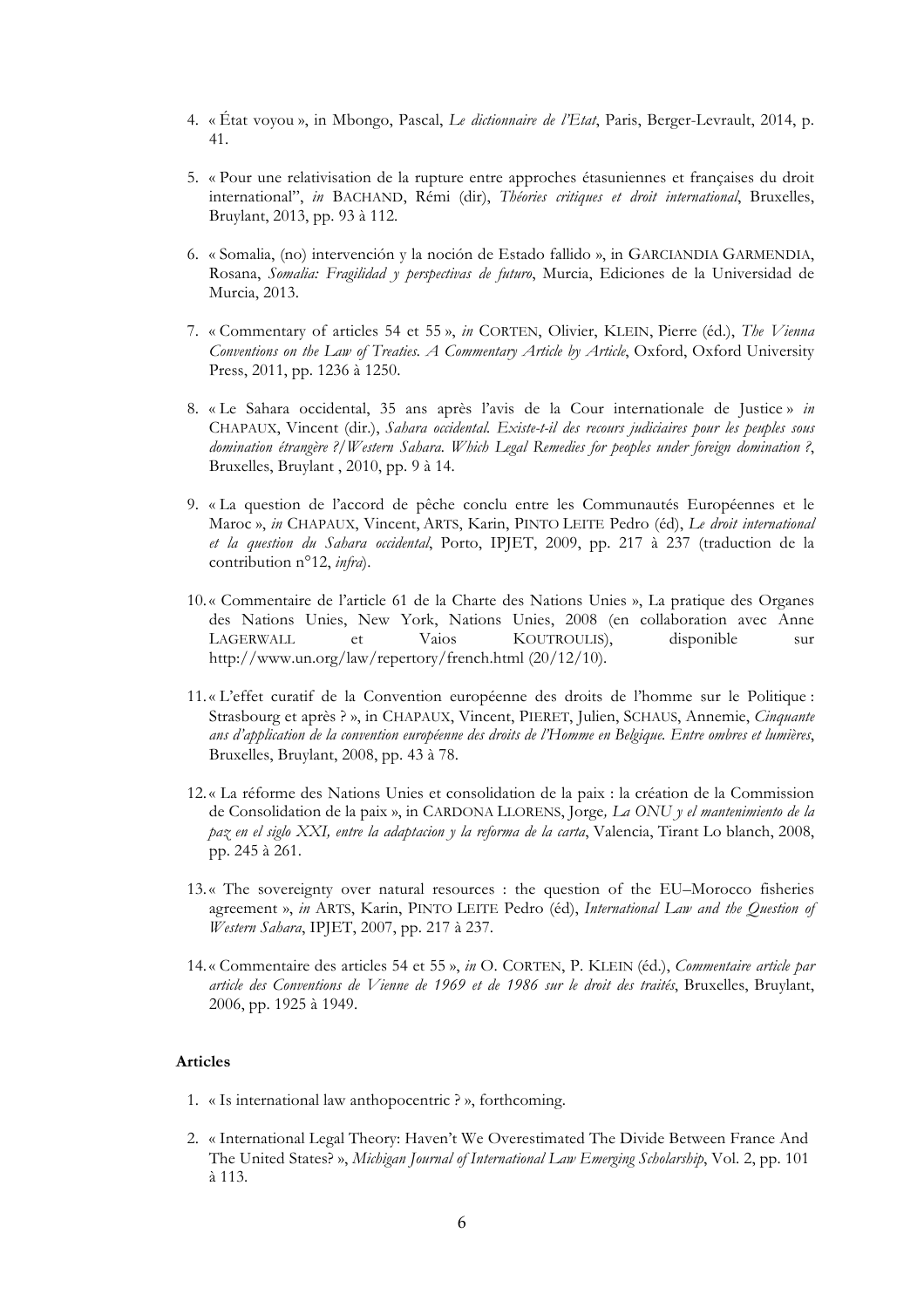- 3. « L'organisation de l'international par l'occidental : quelques réflexions sur la discrimination par le diplôme au sein des organisations internationales», Volume 33, numéro 1, 2014, p. 77-98
- 4. "Problems of Local Participation and Collaboration with the UN in a Post-conflict Environment: Who Are the 'Locals'?", *Global Society*, 25:4, 2011, pp. 531-548 (with Nina WILÉN).
- 5. "Apropiación, negociación, implementación e imposición de los modelos de gobernanza en un mundo globalizado", "Numero Especial : Apropiación, negociación, implementación e imposición de los modelos de gobernanza en un mundo globalizado", *Cuadernos sobre Relaciones Internacionales, Regionalismo y Desarrollo*, Vol. 4. No. 7, Enero-Junio 2009, pp. 5 à 12 (with Pierre DELVENNE).
- 6. "Imposición de un modelo universal del estado exitóso? Estudio de la noción de Estado Fallido", "Numero Especial : Apropiación, negociación, implementación e imposición de los modelos de gobernanza en un mundo globalizado", *Cuadernos sobre Relaciones Internacionales, Regionalismo y Desarrollo*, Vol. 4. No. 7, Enero-Junio 2009, pp. 117 à 144.

### **Reports**

- 1. « Armes » *in* « La pratique du pouvoir exécutif et le contrôle des Chambres législatives en matière de droit international (2007-2011) », *R.B.D.I*, 2011/1, pp. 496 à 514.
- 2. « Armes » *in* « La pratique du pouvoir exécutif et le contrôle des Chambres législatives en matière de droit international (2003-2007) », *R.B.D.I* , 2008 1/2, pp. 115 à 124.

#### **Reviews**

- 1. "DE BÚRCA, Gráinne, KILPATRICK, Claire, SCOTT, Joanne (ed.), *Critical Legal Perspectives on Global Governance. Liber Amicorum David M Trubek*, Hart, Oxford and Portland, 2014, 461p", *Revue Québécoise de Droit International*, forthcoming.
- 2. « JENSEN, Erik, *Western Sahara Anatomy of a Stalemate* ?, 2ème éd., Boulder, Lynne Rienner Publishers, 2012, 181 p. ISBN 978-1-58826-807-5 » , *R.B.D.I.*, forthcoming.
- 3. "GARCIA-SALMONES ROVIRA, Mónica, *The Project of Positivism in International Law*, Oxford, Oxford University Press, 2013, 427 p., ISBN 978-0-19-968520-2",*R.B.D.I.*, 2013/2, p. 646
- 4. « BABAFEMI, Akinrinade, *Human Rights and State Collapse in Africa*, Utrecht, Eleven International Pub., 2009 », *Revue Québécoise de droit international*, 2013, online only, http://rs.sqdi.org/recensions/Rec\_1307\_Chapaux.pdf
- 5. « JOUANNET , Emmanuelle, *Qu'est ce qu'une société internationale juste ? Le droit international entre développement et reconnaissance*, Paris, Pedone, 2011, 301 p. ISBN 978-2-233-00630-1 », *R.B.D.I.*, 2012/2, pp. 735 à 742.
- 6. « BOWDEN, Brett, CHARLESWORTH, Hilary, FARALL, Jeremy (eds.), *The Role of International Law in Rebuidling Societies after Conflict*. *Great expectations*, New York, Cambridge University Press, 2009, 330 p. ISBN 978-0-521-50994-7 », *R.B.D.I.*, 2011.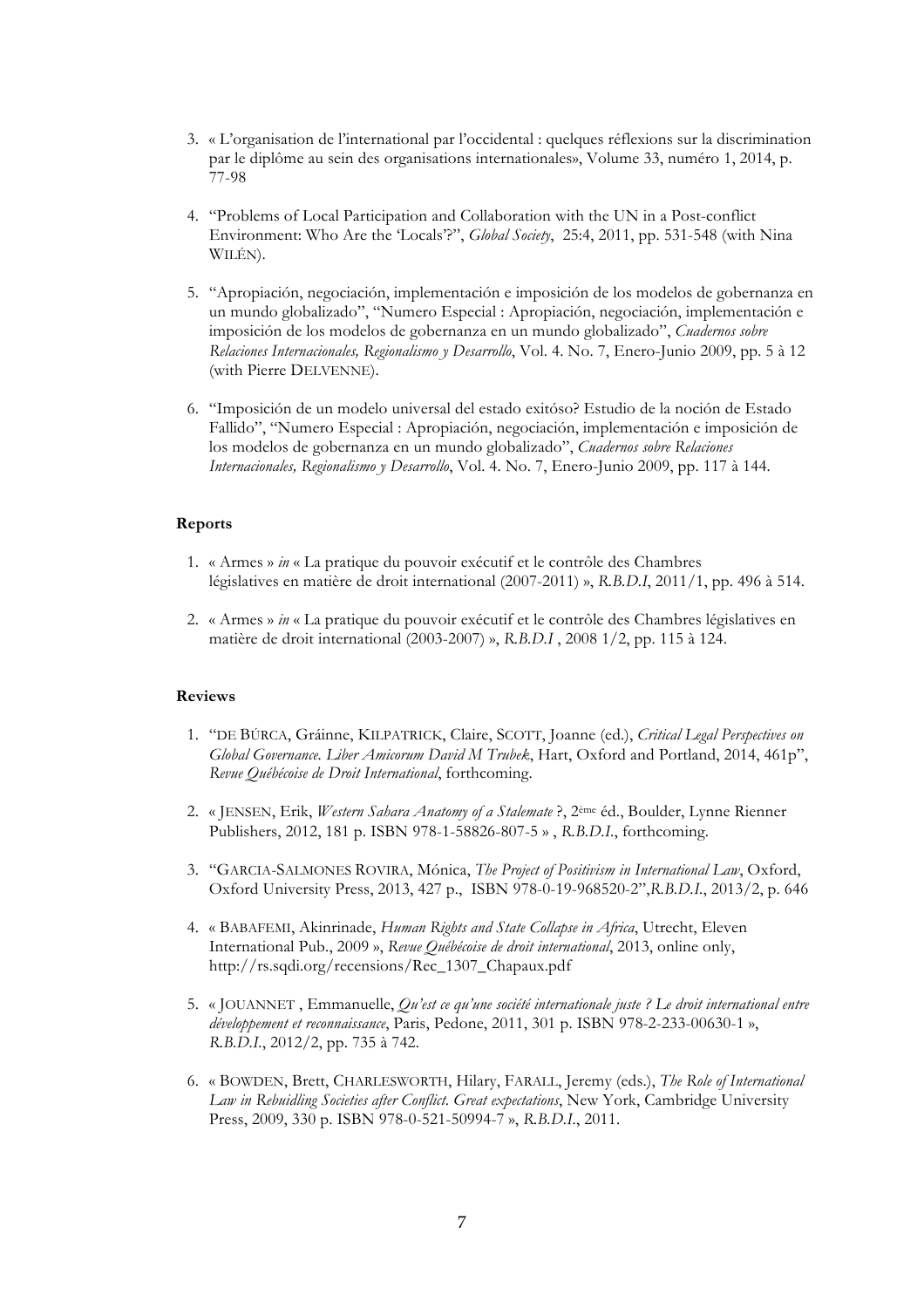- 7. « AKPINARLI, Neyire, *The Fragility of the 'Failed State' Paradigm. A different International Law perception of the Absence of Effective Government*, Leiden/Boston, Martinus Nijhoff, 2010, 269 p., ISBN 978-90-04-17812-0 », *R.B.D.I.*, 2010-2, pp. 655 to 657.
- 8. « REUS-SMIT, Christian, SNIDAL, Duncan (Ed.), *The Oxford Handbook of International Relations*, New York, Oxford University Press, 2008, 772 p. ISBN 978-0-19-921932-2, 2009-2 », *R.B.D.I.*, 2009-2, pp. 641 to 642.
- 9. « AMBROSETTI, David, *Normes et rivalités diplomatiques à l'ONU. Le Conseil de sécurité en audience*, Bruxelles, Peter Lang, Regards sur l'International n° 8, 2009, 349 p., ISBN 978-90- 5201-531-6 », *R.B.D.I.*, 2009 -2, pp. 624 to 625.
- 10.« DE BRABANDERE, Eric, *Post-conflict Administrations in International Law*, Leiden/Boston, Martinus Nijhoff, 2009, 332 p., ISBN 978 90 04 17023 0 », *R.B.D.I.*, 2009 -2, pp. 627 à 629.
- 11.« CLARK, Ian, *International Legitimacy and World Society*, New York, *Oxford University Press*, 2007, 234 p. ISBN 978-0-19-9297000-9 », *R.B.D.I.*, 2009 -2, pp. 625 à 627.
- 12.« ARMSTRONG, David, FARELL, Theo, LAMBERT, Hélène, *International Law and International Relations*, Cambridge, Cambridge University Press, 2007 (Reprinted in 2009), 308 p., ISBN 978-0-521-84410-9 (hardback), 978-0-521-60518-2 (paperback) », *R.B.D.I.*, 2009-1, pp. 273 et 274.
- 13.« AZNAR GOMEZ, Mariano J., *La administracion internacionalizada del territorio*, Barcelona, Atelier, 2008, 159 p., ISBN: 978-84-96758-55-1 ; STAHN, Carsten, *The Law and Practice of International Territorial Administration. Versailles to Iraq and Beyond*, Cambridge, Cambridge University Press, 2008, 828 p., ISBN: 978-0-521-87800-5 (Hardback) ; WILDE, Ralph, *International Territorial Administration. How Trusteeship and the Civilizing Misssion Never Went Away*, Oxford, Oxford University Press, 2008, 607 p., ISBN 978-0-19-927432-1 », *R.B.D.I.*, 2008 1/2, pp. 458-459.
- 14.« SOUMY, Isabelle, *L'accès des organisations non gouvernementales aux juridictions internationales*, Bruylant, Bruxelles, 2008, 603 p. ISBN 2-8027-2478-0 », *R.B.D.I.*, 2008 1/2, pp. 491 et 492.
- 15.« HENRY, Laurence, Mutations territoriales en Asie centrale et orientale, Paris, CERIC/La Documentation Française, Collection Monde Européen et international, 2008, 583 p. », *R.B.D.I.*, 2007/2, pp. 665 et 666.
- 16.« REUS-SMIT, Christian, (éd.), *The Politics of International Law*, New-York, Cambridge University Press, 2004, 324 p. », *R.B.D.I.*, 2006/2, pp. 793 à 795.
- 17.« COHEN-JONATHAN, Gérard, FLAUSS, Jean-François, (éd.), *Les organisations non gouvernementales et le droit international des droits de l'homme / International Human Rights Law and Non Governmental Organizations*, Bruxelles, Bruylant, 2005, 258 p. », *R.B.D.I.*, pp. 783-784.
- 18.« BOISSON DE CHAZOURNES, Laurence, MEDHI, Rostane, *Une société internationale en mutation : quels acteurs pour une nouvelle gouvernance ?*, Bruxelles, Bruylant, Collection Travaux du CERIC, 2005, 391 p. », *R.B.D.I.*, 2006/2, p. 777.
- 19.« COHEN-JONATHAN, G., FLAUSS, J.F., (dir.), *La réforme du système de contrôle contentieux de la Convention européenne des droits de l'homme (Le protocole n°14 et les Recommandations et Résolutions du Comité des ministres), Actes du séminaire organisé à Strasbourg le 7 juillet 2004 par l'Institut international des droits de l'homme*, Bruxelles, Bruylant/Nemesis, 2005 », *R.B.D.I.*, 2005/1-2, pp. 729-730.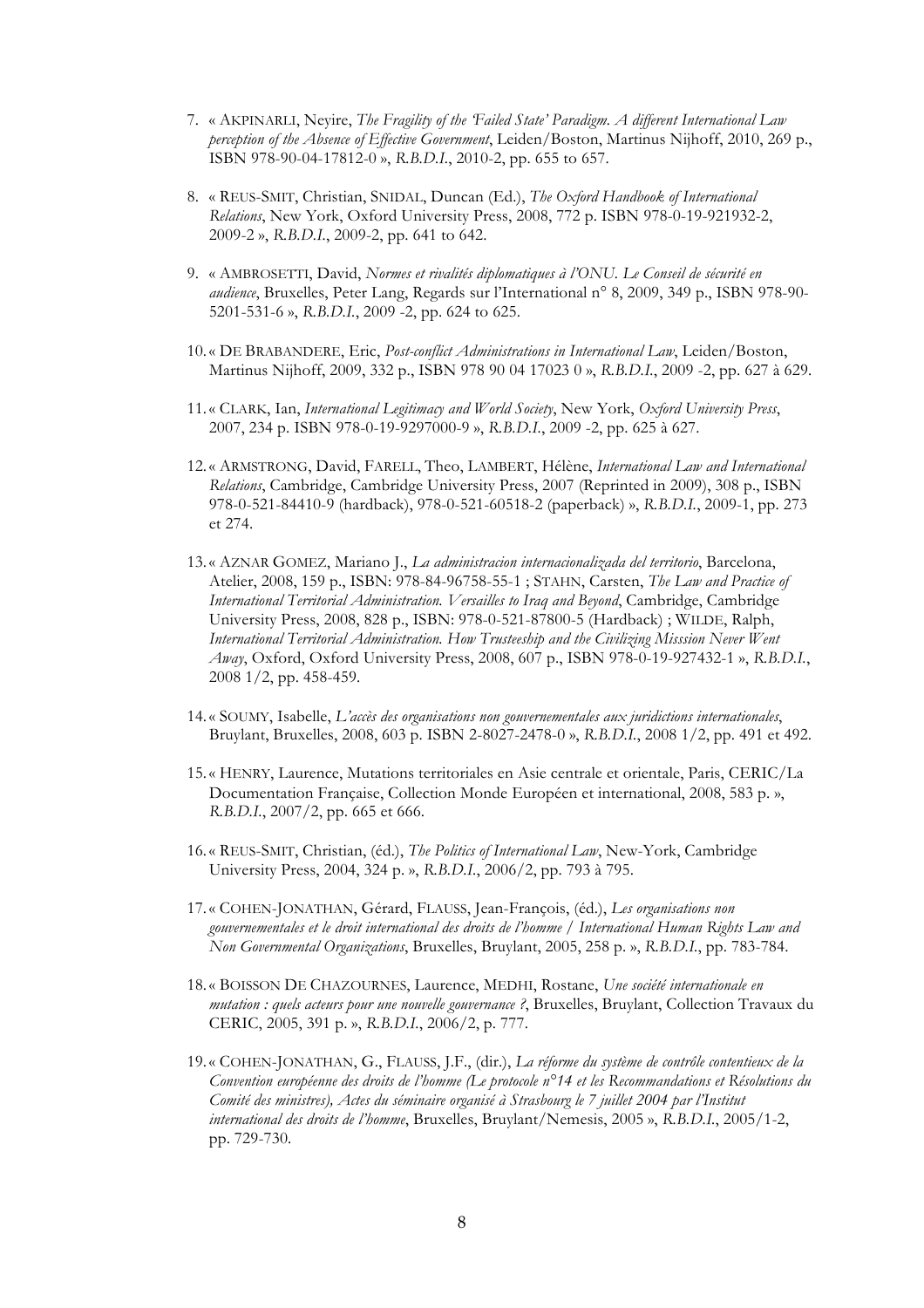- 20.« VELU, Jacques, *Considérations sur les arrêts de la Cour européenne des droits de l'homme relatifs au droit à un procès équitable dans les affaires mettant en cause la Belgique,* Bruxelles, Académie Royale de Belgique, Mémoire de la Classe des Lettres, Collection in-8°, 3e série, Tome XXX, 2004, 107 p. », *R.B.D.I.*, 2005/1-2, pp. 735-736.
- 21.« ZASOVA, Svetlana, *Macédoine : de la FORPRONU-Macédoine à la FORDEPRENU (1993- 1999)*, Paris (CEDIN – Paris I), Pedone ("L'ONU et les opérations de maintien de la paix" ), 2004, 227 p. », *R.B.D.I.*, 2005/1-2, pp. 739-740.

### **Blog**

Creator of "Internationanimals – On Animals and International Law": https://internationanimals.wordpress.com/

#### **Papers published only on the Internet**

- 1. « Torture, nationaux et territoire dans la série Scandal (*Shonda Rhymes*, 2012 ) », paper published on the website of the Center of International Law (ULB) in the framework of a series of analysis focused on the relationship between movies and international law, September 2013, 4 p.
- 2. « Le pont de la Rivière Kwaï : le droit comme attribut du civilisé ? », paper published on the website of the Center of International Law (ULB) in the framework of a series of analysis focused on the relationship between movies and international law, March 2013, 2 p.
- 3. « Réussite, fragilité, faillite : les états de l'État dans les discours politiques et les discours experts », 17 p., available at http://repi.ulb.ac.be/
- 4. « The Economic Challenges of ITA: The Case of the Kosovo Trust Agency », 14 p., available at http://repi.ulb.ac.be/

# **VI. OTHER SCIENTIFIC ACTIVITIES**

#### **Research stays**

- 1. July 2013 November 2013 : Research stay funded by the *Fonds Québécois de la recherche*, Centre d'études du droit international et de la mondialisation (CEDIM), Université du Québec à Montréal (UQAM)
- 2. August 2012 July 2013 : Fulbright Visiting Scholar at the Institute for International Law and Justice – New York University School of Law under the supervision of Robert Howse.

#### **Presentation at symposiums**

1. " Le role de la monarchie dans la fabrique de l'opinion publique marocaine", Evolutions des Droits de l'Homme, de la participation citoyenne et de la liberté d'expression dans les pays du Maghreb : du possible au souhaitable, Université Saint-Louis, Bruxelles, 11 mai 2015.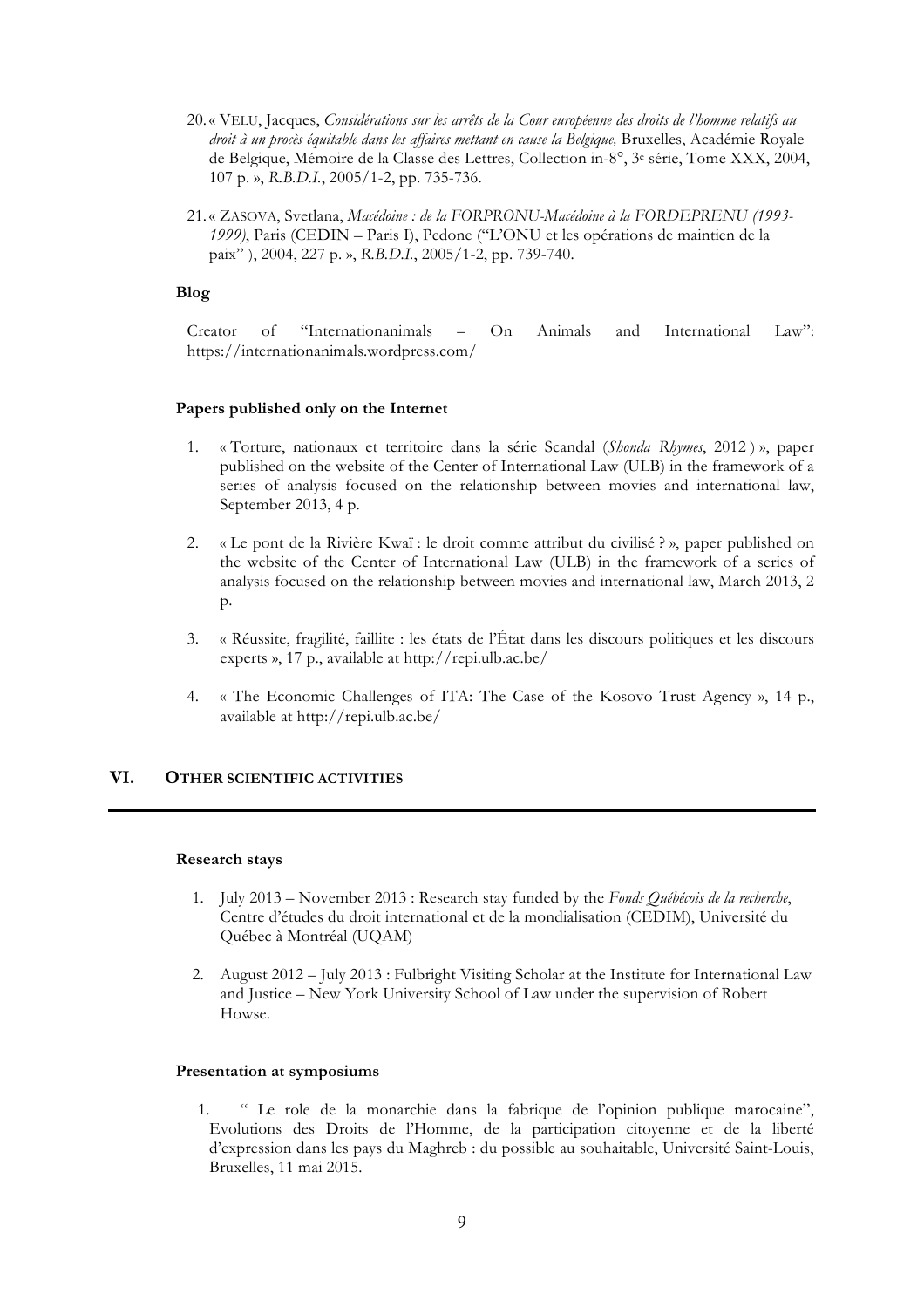- 2. "People are animals too : on the current animal rights and human rights convergence", Getting Closure : Human Rights after Human Rights, Brussels, Université Libre de Bruxelles, 4 & 5 may 2015.
- 3. « Assessing the efficiency of legal measures in the conflict of Western Sahara », Global Conflict and Conflict Management: Israel/Palestine and Beyond, St. Anne's College, Oxford May 18 and 19, 2014.
- 4. « Les paradigmes de cohabitation entre les « espèces » dans les films de science fiction et leurs reflets dans le droit international actuel », Centre de droit international de l'U.L.B. Colloque du cinquantenaire : Droit international et cinéma, colloque organisé pour le cinquantenaire du Centre de droit international de l'ULB, February 17, 2014.
- 5. « L'organisation de l'international par l'occidental : quelques réflexions sur la discrimination par le diplôme au sein des organisations internationales », Midis du centre de droit international , ULB, December 2013.
- 6. "International legal theory: haven't we overestimated the divide between Europe and the United States?", American Sociery of International Law – European Society of International Law-Rechstculturen Workshop on International Legal Theory at the University of Michigan, 15 & 16 November 2013.
- 7. « Pour une relativisation de la rupture entre approches étasuniennes et françaises du droit international », Université du Québec à Montréal, November 1, 2013.
- 8. « L'organisation de l'international par l'occidental : quelques réflexions sur la discrimination par le diplôme au sein des organisations internationales », Université du Québec à Montréal, October 18, 2013.
- 9. Présidence d'un panel lors du colloque « Actualité interdisciplinaire de Gramsci », Université du Québec à Montréal, May 2013.
- 10. « Mesurer l'écart entre les approches étasuniennes et francophones du droit international », Midis du centre de droit international , ULB, August 2012.
- 11. « Penser l'international comme un champ matériel et symbolique : premier bilan du projet de « sociologie politique de l'international » », L'intersectionnalité dans les études internationales, Université du Québec à Montréal, May 2012.
- 12. « Actualité du droit des peuples à l'autodétermination », Droit à la résistance, Alger, November 2012.
- 13. « Le droit international francophone est-il en retard ou ne veut-il tout simplement pas venir ? », L'état des théories critiques dans le monde francophone. Trajectoires comparées : Relations internationales et droit international, Université du Québec à Montréal, May 2011.
- 14. « Introduction générale », présentée lors du colloque « Sahara occidental. Existe-t-il des recours judiciaires pour les peuples sous domination étrangère ?/Western Sahara ; Which Legal Remedies for people under foreign domination ? », Bruxelles, October 12, 2009.
- 15.« Can You Express Your Discontent When You're Considered A Failed State ? From An Ethic Of Identity To An Ethic Of Capacity », with Nina Wilèn, World Congress of Political Science, International Political Science Association, Santiago du Chili, Chili, July 2009.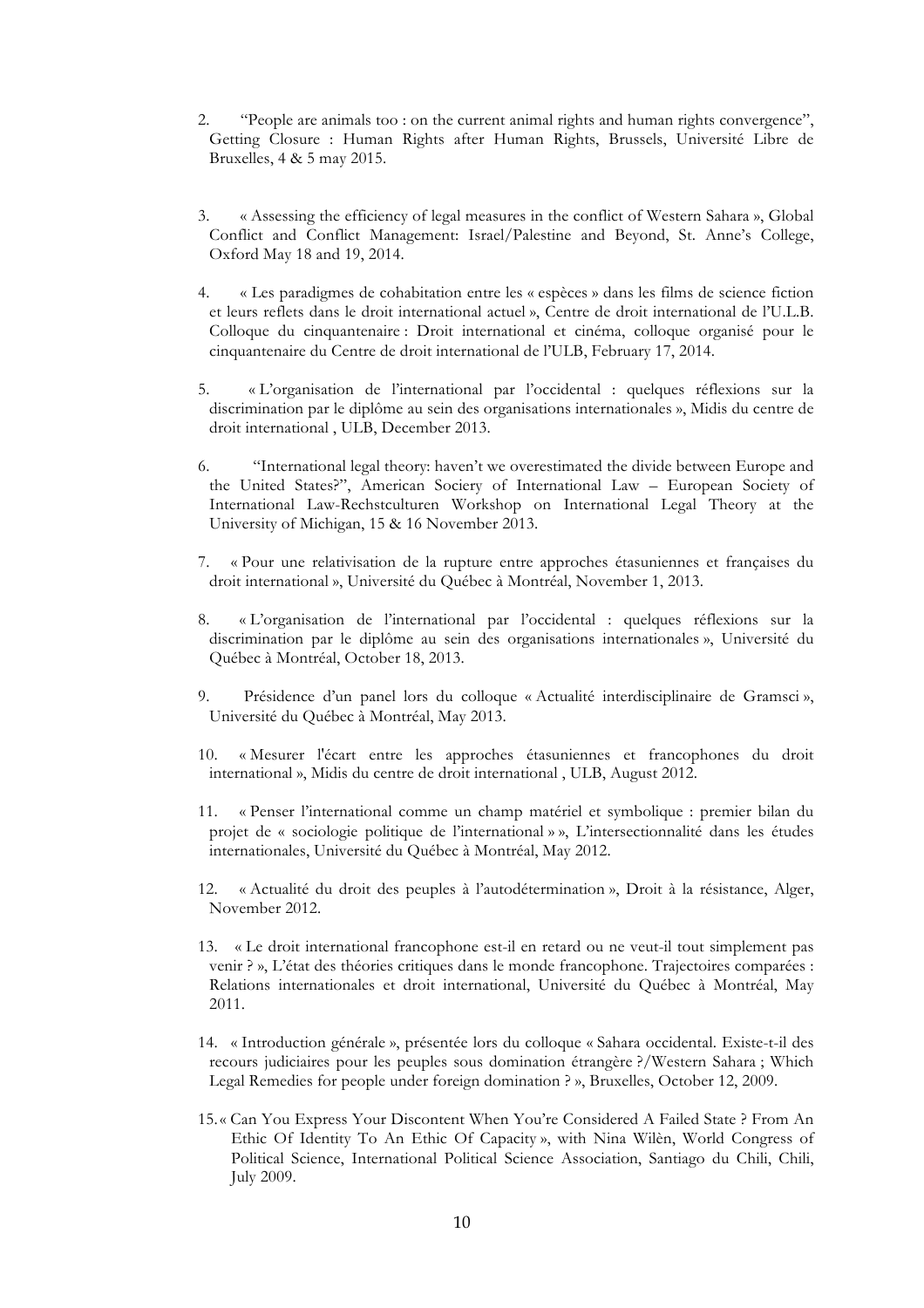- 16.« Capacity-building and Local Ownership: Ambiguous Channels of Local Participation in Post-conflict States? », with Nina Wilèn, World Congress of Political Science, International Political Science Association, Santiago du Chili, Chili, July 2009.
- 17.« What can a norm entrepreneur do without a proper context? Norms, Actors and Structure; A Crucial Combination », with Nina Wilèn, Séminaire de recherche doctorale du Réseau d'Etude sur la Globalisation, la Gouvernance Internationale et les Mutations de l'Etat et des Nations (REGIMEN), Kathryn Sikkink (respond.), Mons, November 3, 2008.
- 18.« Los aportes de los mecanismos internacionales de resolucion de litigos a la resolucion de conflictos internos », Coloquio internacional « gestión internacional de conflictos », Medellín, Colombia, October 29, 2008.
- 19.« De la charge politique de la fragilité de l'Etat » at « State building et coopération au développement dans la région des Grands Lacs, Enjeux pour la Belgique en RDC et au Burundi », May 23, 2008, Facultés universitaires Saint-Louis, Bruxelles.
- 20.« Réussite, fragilité, faillite : les états de l'État dans les discours politiques et les discours experts » at Science politique et actualité : l'actualité de la science politique, quatrième congrès de l'ABSP-CF, 24 et 25 avril 2008, Louvain-la-Neuve.
- 21.« Le concept d'inaptitude des États », « L*'Institution-Building* : Une modalité de gestion des désordres Internationaux ? » Bruxelles, May 10, 2007.
- 22. « The sovereignty over natural resources: the question of the EU –Morocco fisheries agreement » at International Law and the Question of Western Sahara, The Hague, October 2006.
- 23. « La réforme des Nations Unies et la consolidation de la paix : la création de la Commission de Consolidation de la paix. », Coloquio internacional con ocasion del 10° aniversario de los Cursos Euromediterraneos Bancaja de Derecho Internacional : El mantenimiento de la paz y de la seguridad internacionales por las naciones unidas : de la adaptacion a la reforma de la Carta, Castellon de la Plana, 2006.
- 24. « L'effet curatif de la Convention européenne des droits de l'homme sur le Politique : Strasbourg et après ? » at Cinquante ans d'application de la convention européenne des droits de l'Homme en Belgique. Entre ombres et lumières, Bruxelles, September 2005.
- 25. « The Economic Challenges of ITA : The Case of the Kosovo Trust Agency », Fifth pan European Conference, *Standing Group on International Relations*, Sept. 2004.

# **VII. MISSIONS AS AN EXPERT OR A CONSULTANT**

- 1. March 2014: Mission at the United Nations Council for Human Rights (Geneva) on the right to self-determination of the people of Western Sahara.
- 2. October 2007, 2008 et 2012: Petitioner in front of the United Nations General Assembly (4th commission) on the right to self determination of the people of Western Sahara
- 3. May 2005: Advisory opinion on the self-executing character of the universal postal union convention for the Belgian Institute for Telecommunication (with Eric David)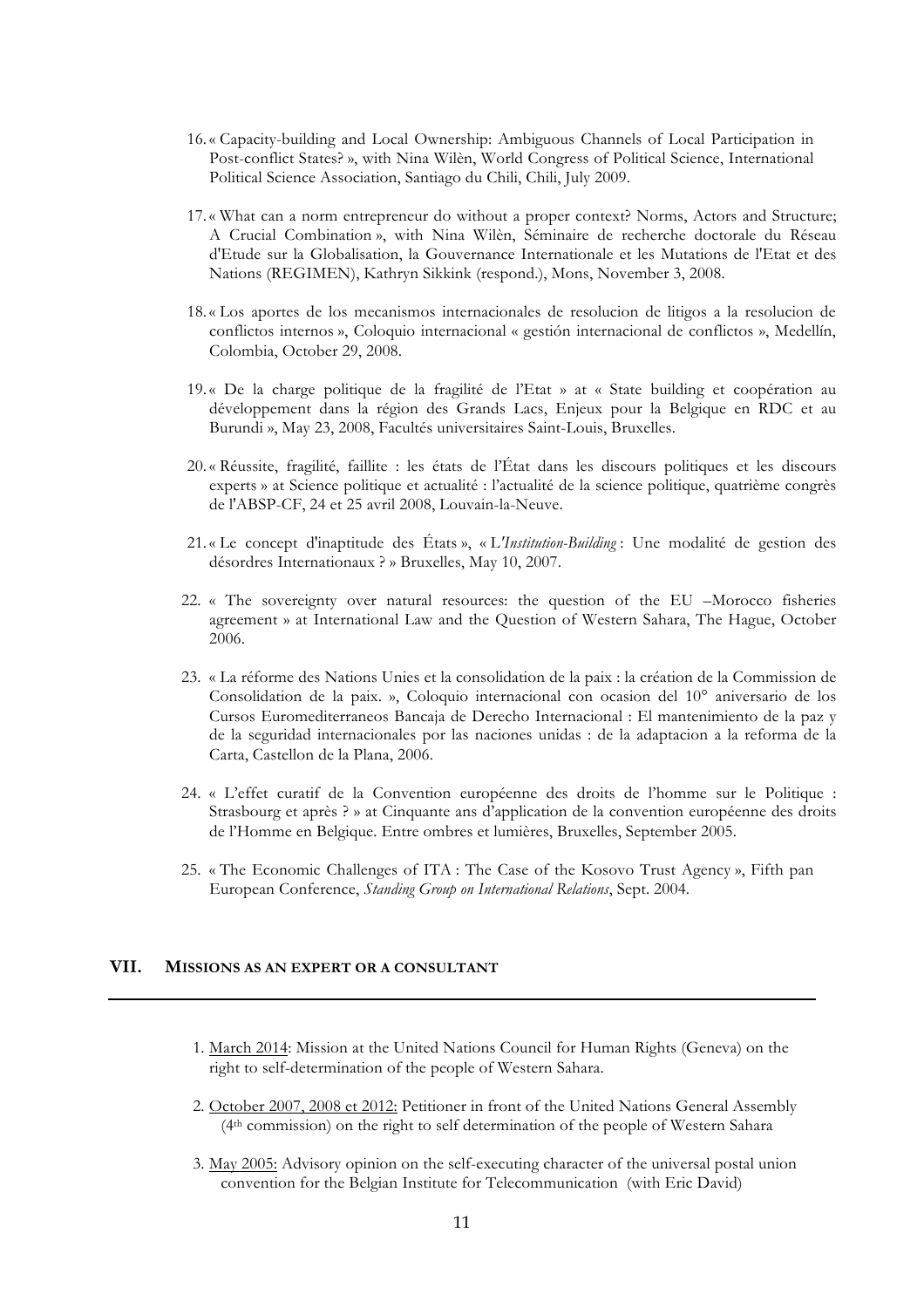- 4. January 2005: Opinion on the legality of arms trade authorization. Government of Wallonnia (with Eric David)
- 5. October 2004: Study on the conformity of legislation from Rwanda, Congo and Burundi with the Nairobi Protocol. Group For Research And Information On Peace And Security.

#### **VIII. NON-SCIENTIFIC ACTIVITIES**

#### **Conferences**

- 1. Intervention on Western Sahara, Bruxelles Laïque Conference, Bruxelles, 2011.
- 2. Intervention on Western Sahara, ULB, International Humanitarian Law Student Association, 2010.
- 3. *(Dés)occupation/(Dés)engagement : qu'en dit le droit international humanitaire ?* , International Humanitarian Law Student Association, December 2008.
- 4. Workshop on Western Sahara Oxfam International Bruxelles- June 28 and 29, September 12, 2006).

#### **Interviews**

- 1. Anja Sahlberg , National Swedih Radio, on the legality of the fishing agreements between Morocco and the EU., 8 December 2010.
- 2. « Crash Broke out in Western Sahara », *Life Week* (China), 18 November 2010.
- 3. RTBF, La première, Le 90 minutes, 9 November (Interview Radio on Western Sahara).

### **Opinions (press)**

- 1. "Les animaux auront-ils bientôt des droits fondamentaux?", *Le Temps* (Geneva), 4 may 2015.
- 2. "Les animaux auront-ils bientôt des droits fondamentaux?", *La Libre Belgique* (Brussels), 29 April 2015, pp. 54 and 55.
- 3. "Sahara occidental: la Belgique à la croisée des chemins", *Le Soir* (Brussels), 29 March 2013 (Eric David, Pierre Galand, Véronique van der Plancke, Olivia Venet & Pierre Verbeeren).
- 4. "La ville de Bruxelles soutient-elle l'occupation du Sahara occidental ? », Bulletin des amis du Monde Diplomatique (Brussels), n°49, septembre-décembre 2011.
- 5. « Un mur dans les dunes », *Bruxelles Laïque Échos* (Brussels), October 2009. Also published *in Courrier de l'Association des chrétiens contre la torture*, July 2011.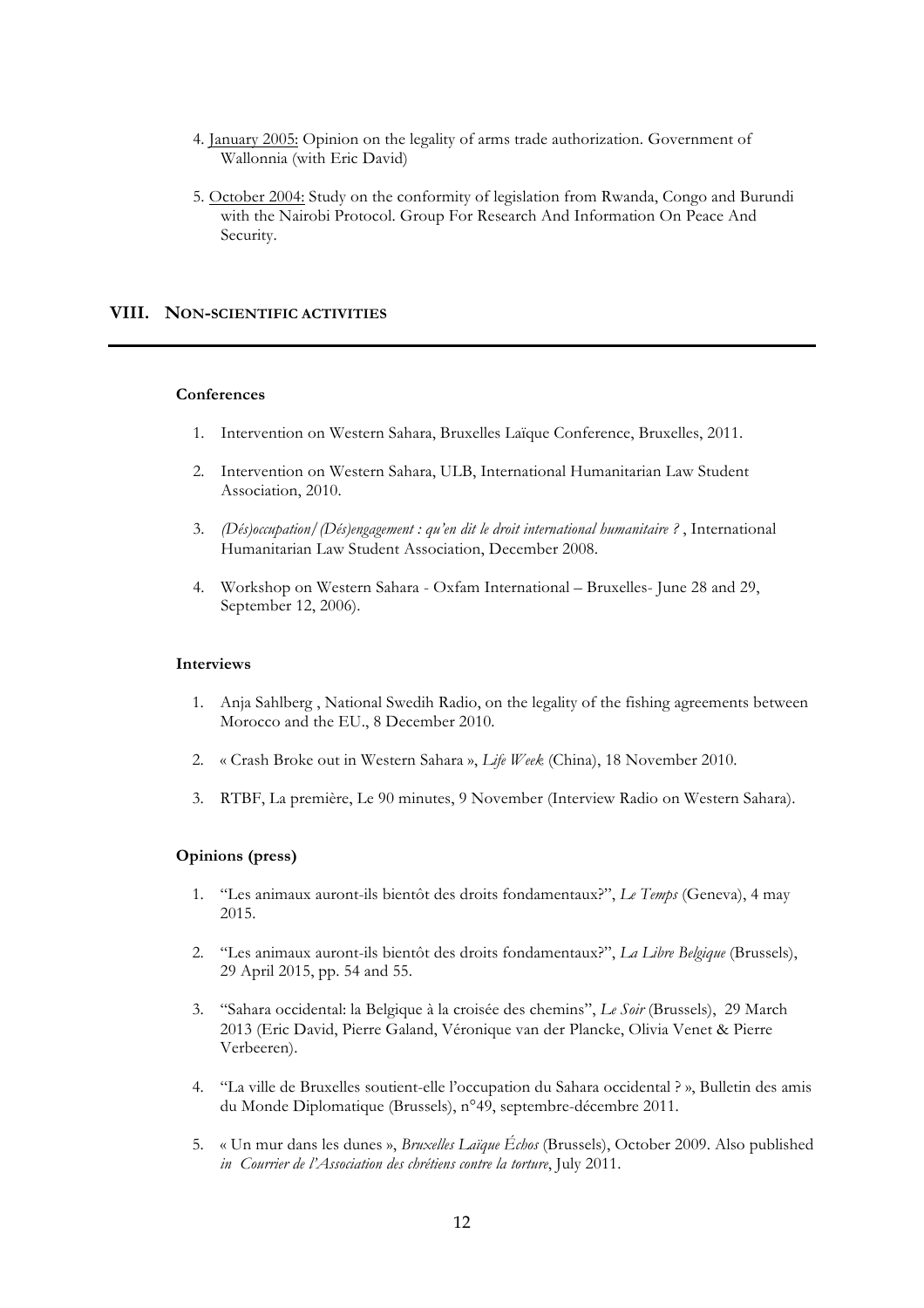- 6. « La mort du casque bleu belge était préméditée... », *Le Soir* (Brussels), 8 September 2008, en collaboration avec Pauline HELINCK, Joanna SPANOUDIS et Edith WEEMAELS.
- 7. « Maintenant, vous savez! », *Le Soir* (Brussels), 19 August 2008.
- 8. « Birmanie : le bien contre le mal ? », *La Libre Belgique* (Brussels), 15 May 2008.
- 9. « Le retour de Superman et la politique étrangère des États-Unis », *Le Soir* (Brussels), 13 July 2006.